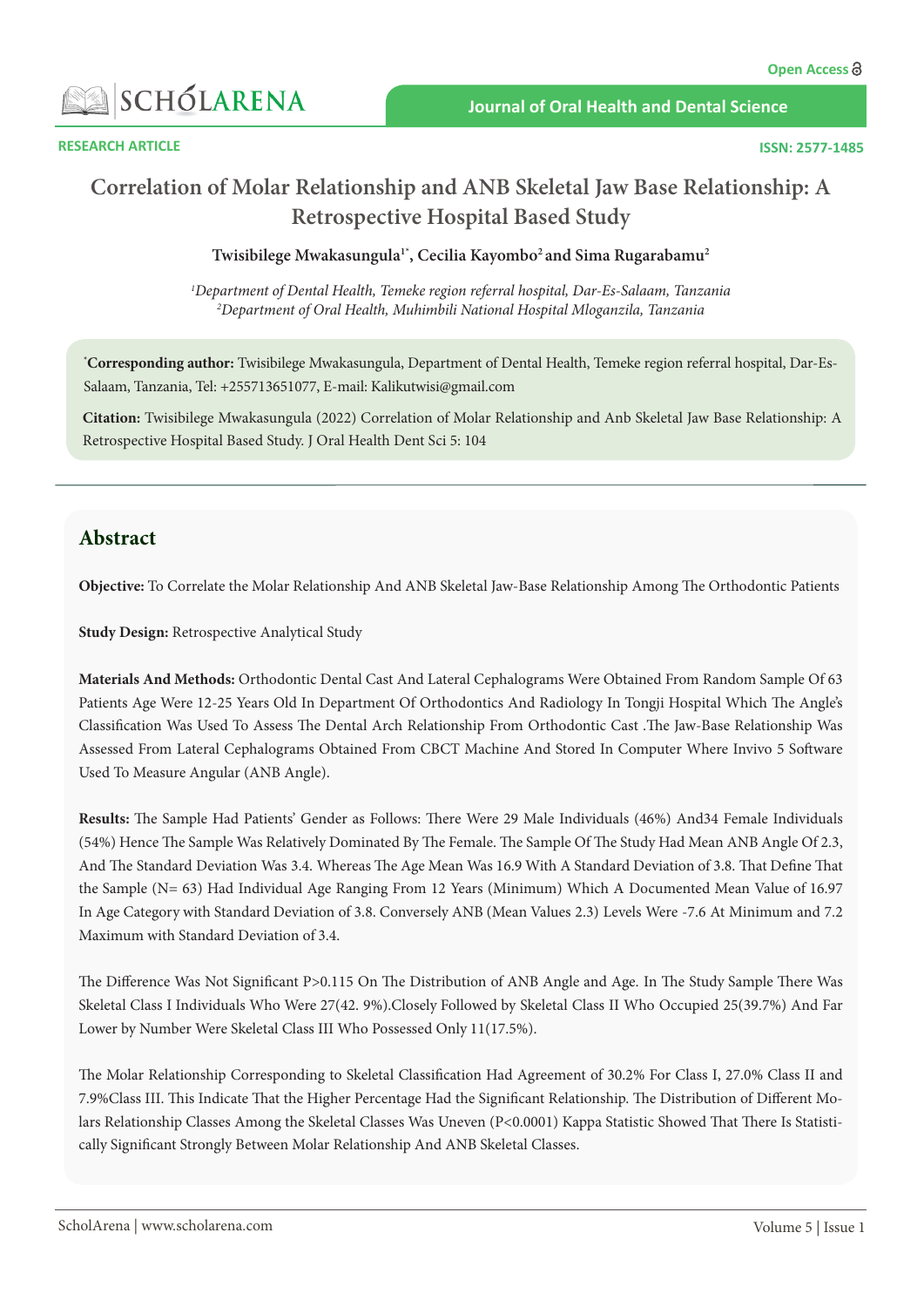**Conclusion:** There Are Relatively Moderate Statistical Significant Correlation Coefficient Value Between the Molar Relationship Classification and ANB Angle Skeletal Jaw Base Classification. There Are Strongly Statistically Significant Association Between Molar Relationship and ANB Angle Skeletal Jaw Base.

**Keywords**: Malocclusions; Periodontal Health; Orthodontic Treatments; Dental Plaque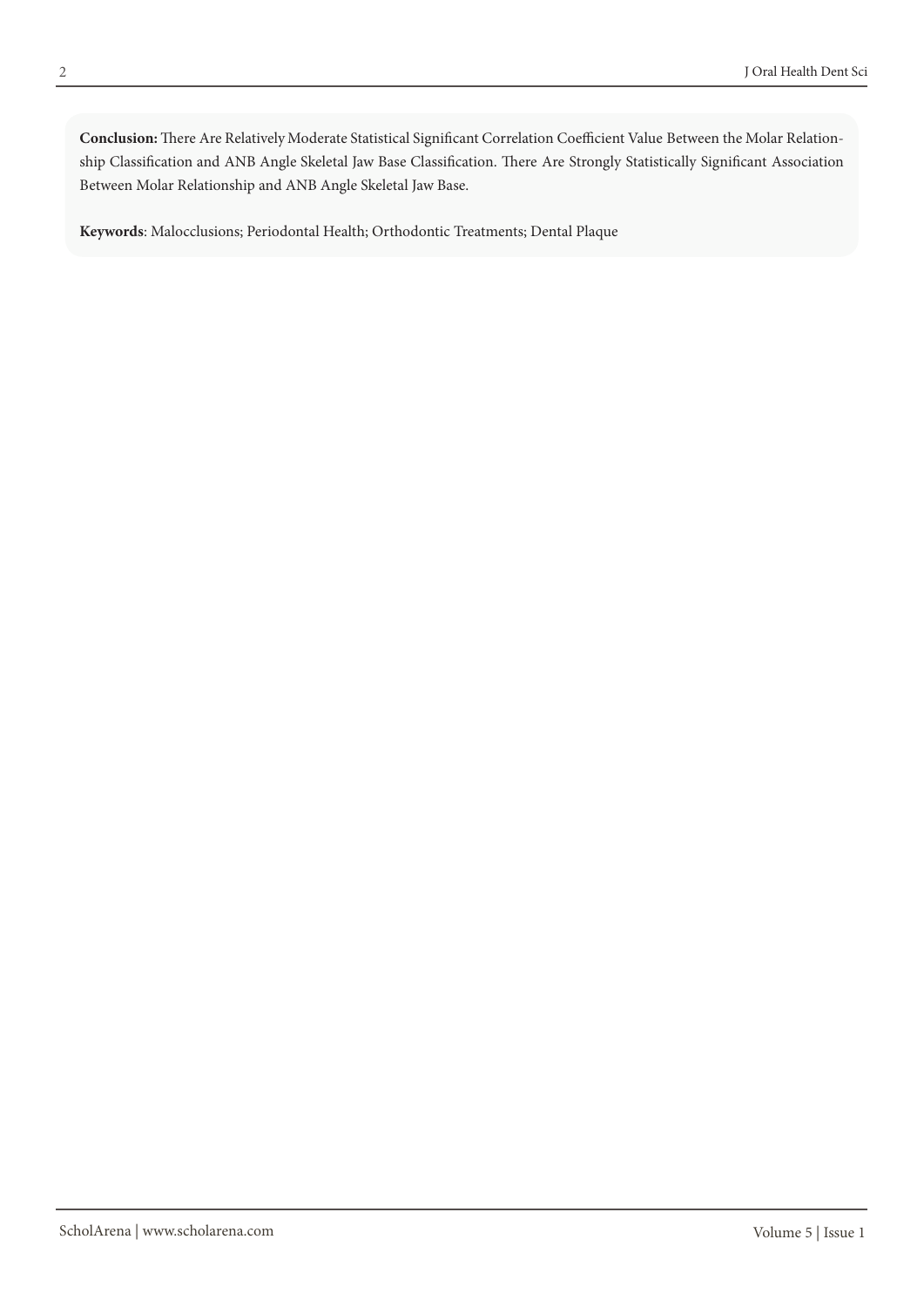# **Introduction**

The Art and Science of Orthodontic Continues to Receive A Vigorous In Put Both From Researches And From Clinical Development. The Main Ways to Obtain A Proper Orthodontic Diagnosis And Treatment Planning Is To Base On The Good Assessment Of Dental Arch And Skeletal Pattern For Better Result Of Treatment. The Orthodontist Must Have A Good Knowledge Of Dental Inclusion And The Underlying Skeletal Occlusion This Help To Reduce The Severity Of The Malocclusion [1].

The Angle's Classification Was the First Concept Dealing with The Static Occlusion in The Intercuspal Position Where by Defined The Ideal Relationship Of The Maxillary And Mandibular First Permanent Molar And The Alignment Of All The Teeth Line In Occlussion In The Anteroposterior Relationship. Several Studies Suggested That The Dental Arch Relationship Is Usually Being Affected With Craniofacial Skeleton Where By Teeth Are Positioned [2] Therefore The Assessment Of The Skeletal Jaw Base Relationship Plays A Major Part In The Determining The Occlusal Relationship And It's A Major Limiting Factor In Orthodontic Treatment, It Is Necessary To Be Able To Assess It Accurately On The Individual Patient. This Makes The Orthodontists To Be Interested With The Correlation Between The Craniofacial Morphology And Malaligment Of Teeth. Thus Few Studies Have Been Come Up With The Investigation Based On The Comparison Between The Molar Relationship And Skeletal Jaw-Base Relationship [3]

The First Concept of Evaluating Anteroposterior Jaw Relationship Cephalometrically Was Coming from Down's Description Of Point A And B [4]. Then After A Few Years Steiner Come Up With The Concept Of ANB[5] Which Become The Most Important Concept Of Analyses .The Most Part Of The Arguments Inside Orthodontics Is Whether The Molar Relationship In Dental Arch Relate With The Skeletal Jaw Base Relationship And If It's Important In Assessment Of Orthodontic Diagnosis And Treatment Planning, Due To That The Valuation Of Both The Anteroposterior Dental Arch And Jaw-Base Relationship Are Founded In Sagittal Plane, It Is Reasonable That They Are Much Correlated, Instead Some Studies Suggested That There Is Weak Correlation Between Them [6].

Therefore The Population Studies Need To Confirm The Relationship Between The Anteroposterior Dental Arch And Jaw-Base Skeleton Relationship. However It Is Unclear Whether Malocclusion

Size, Or A Combination Of The Two. Similar Cranial Base Length Correlated Strongly With Maxillary Length But Weakly With Mandibular Length. However, The Size Of The Maxilla Did Not Influence Its Prognathism, The Cranial Base Angle Was Strongly Correlated (–0.7) With Angle Sella –Nasion–Point Size And Shape Influence Mandibular Prognathism By Determining The Anteroposterior Position Of The Condyle Relative To The Facial Profile. Nevertheless The Upper Jaw (Maxilla) And The Lower Jaw(Mandible)Articulate With Different Limbs Of The Cranial Base, And Therefore It Is Possible That Variations In Growth And Orientation Of The Cranial Base Region Could Lead To A Differential Movement Of The Mandible In Relation To The Maxilla [7]. Some Studies Has Been Done To Confirmed The Comparison Of Molar Relationship And Jaw-Base Relationship Such As Haavikko And Hele 8 studied The Sample Size Of 1017 Finnish Children Aged From 12 To 19 Years And Then Come Up With The Conclusion That Among Finnish Children Every Angle Class Include Direct Proportion Of Atypical Facial Types. Though The Age Range Of Samples Within That Studies Differ Considerably Hence The Sample Had Differ In Degrees Of Dental Arch And Jaw-Base Development. From Their Results They Described That In Angle Class III The Frequency Of Skeletal Class III(38%) Was Lower Than The Skeletal Class I (62%)[8].While Another Studies Done By Milacic And Markovic Described That 85% Of Angle Class III Subjects Had The Same Dental And Skeletal Relationship In The Study Of Sample Size 585 Swiss Orthodontic Patients. Therefore The Contradictory Evidence Is Most Like To Be Related With The Samples That Have Been Studied, Where By The Clinical Sample Is More Convenient As Opposed To Random Sample Drawn From A Population.

However The Angle's Classification Is Significant During The Assessment Of The Anteroposterior Dental Arch Relationship Where By The Angular Measurements Has Been Included In Assessment Of Anteroposterior Jaw-Base Skeleton Relationship[9]. Though This Method Has Got Its Weakness Based On The Variation Factor Other Than The Jaw Relationship. The Correlation Between The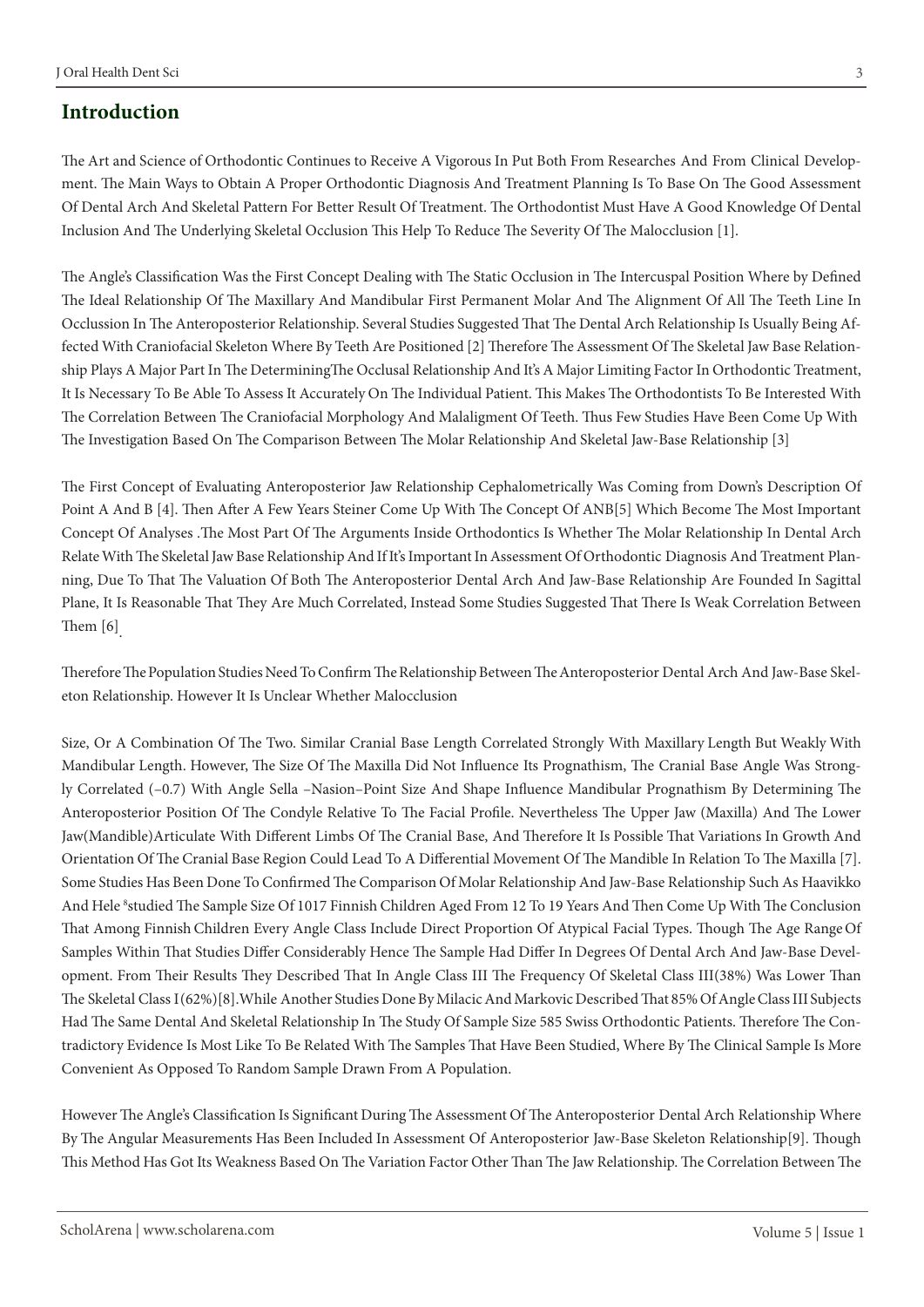Molar Relationship In Anteroposterior Dental Arch And Jaw-Base Relationship Assessed By Angular Measurements Has Not Been Carry Out In A Population Study Being Research.

Therefore, The Aim Of This Study Is To Investigate The Association Between The Molar Relationship And Skeletal Jaw-Base Relationship Among The Orthodontics Patients.

# **Materials and Methods**

### **Sample**

The Subjects Obtained Randomly Were Pre-Treatment Orthodontic Dental Cast And Lateral Cephalometric Used After Searching From Orthodontic And Radiology Department Respectively At Tongji Hospital.63 Orthodontic Patients, Aged 12-25 Years Old Who Fulfilled The Inclusion Criteria Formed The Sample Of The Study.

# **Data Collection**

The Orthodontic Patient Visited the Department of Orthodontic and Dentofacial Orthopedics at Tongji Hospital In Wuhan Hubei Province That Fulfills The Requirement Of Selection. The Orthodontic Casts Were Obtained in Orthodontic Department and The Lateral Cephalometric in Oral Radiology Department Where Patients Information Were Stored in Computer and Measurement Done. The Retrospective Study Design Used to Obtained the Pretreatment Orthodontic Cast Model and Lateral Cephalometric Of 63 Orthodontic Patients. The Data Were Collected from The Patients Came to The Orthodontic Treatment from September 2014 To February 2015.

# **Orthodontic Dental Cast and Lateral Cephalometric Study**

Study Cast Measurement; Orthodontic Dental Cast Used for Assessing the Molar Relationship (Anteroposterior Dental Arch Relationship) On The Basis Of Angle's Definition. Orthodontic Casts Were Taken In Centric Occlusion And Trimmed With Symmetrical Bases And Measure.

Molar Relationship Class I Was Defined As Occurring When Mesiobuccal Cusp Of The Upper First Permanent Molar Occludes With The Mesial Buccal Groove Of The Lower First Permanent Molar.

Class II Was Defined As Occurring Where The Mesiobuccal Cusp Of The Upper First Molar Occluded Anterior To The Mesial Buccal Groove Of The Lower First Permanent Molar.

Molar Class III Was Defined As Occurring Where The Mesiobuccal Cusp Of The Upper First Molar Occluded Posterior To The Mesial Buccal Groove Of The Lower First Permanent Molar.. The Study Sample Of 63 Subjects Was Distributed Into Three Different Classes Based On The Molar Relationship.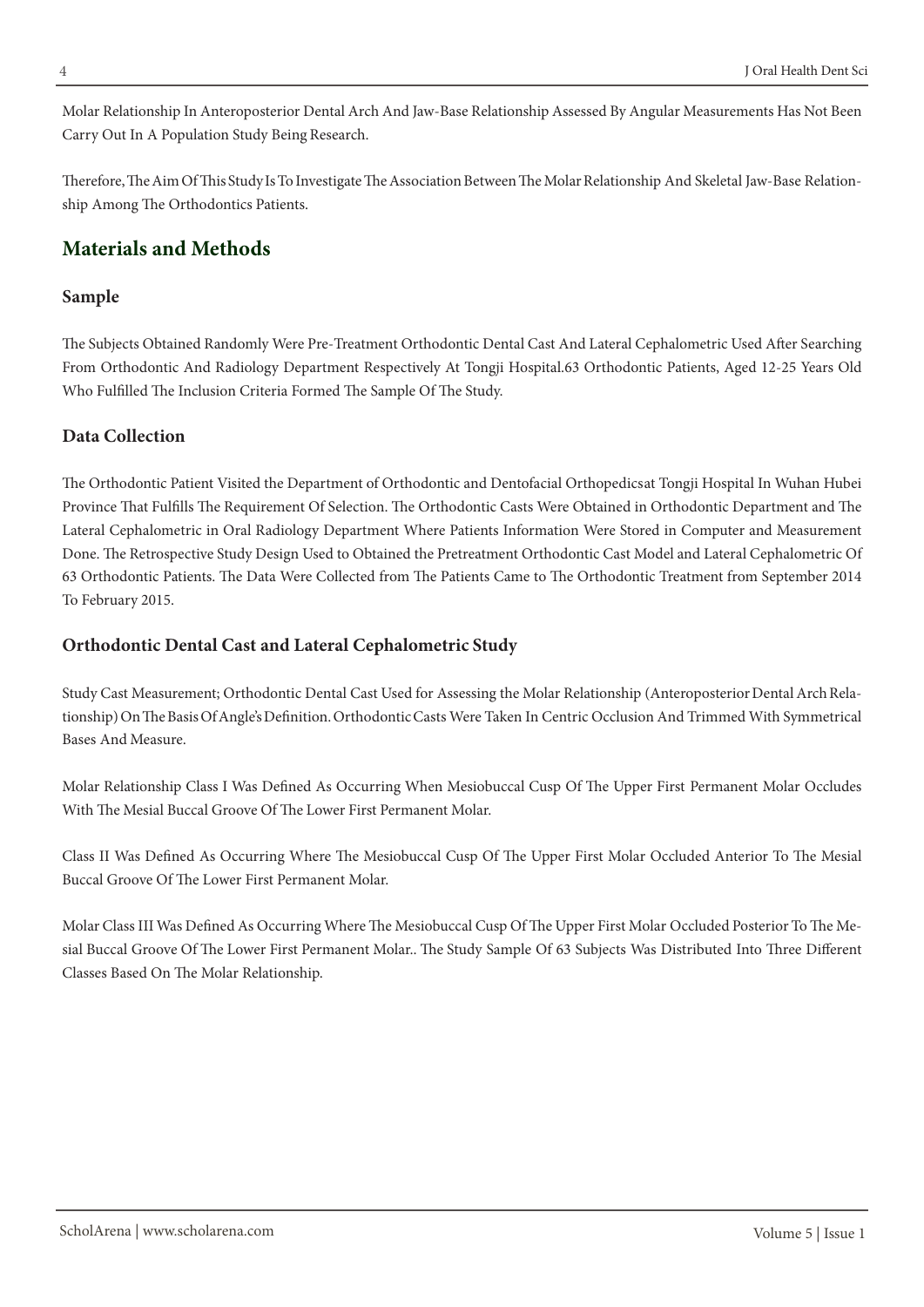

Figure 1: Molar Relationships: From The Left To The Right Class I, II, And III

### **Cephalometric Analysis**

The 63 Lateral Cephalometric Radiographs Were Used And Traced The Landmarks And Analyzed By Using Invivo5autoimage Software Computerization. The Cephalometric Reference Values Of Anteroposterior Jaw-Base Relationship Were Assessed Using Angular Measurement ANB Angle. Where Point S, N, A, B And Plane SNA, SNB Used To Measure The Angular ANB By Subtracting SNA And SNB To Get The ANB Value.

The Skeletal Jaw Base Relationships Were Categorized Into Three Groups (Skeletal Class I, II, And III). Skeletal Class I Was Defined As Values Within The Range Of Mean Value Of The Sample One Standard Deviation. Class II Was Defined As Greater Than Mean Value Plus One Standard Deviation. Class III Was Defined As Less Than Mean Value Minus One Standard Deviation.



**Figure 2:.**Illustrate ANB Angle Measurement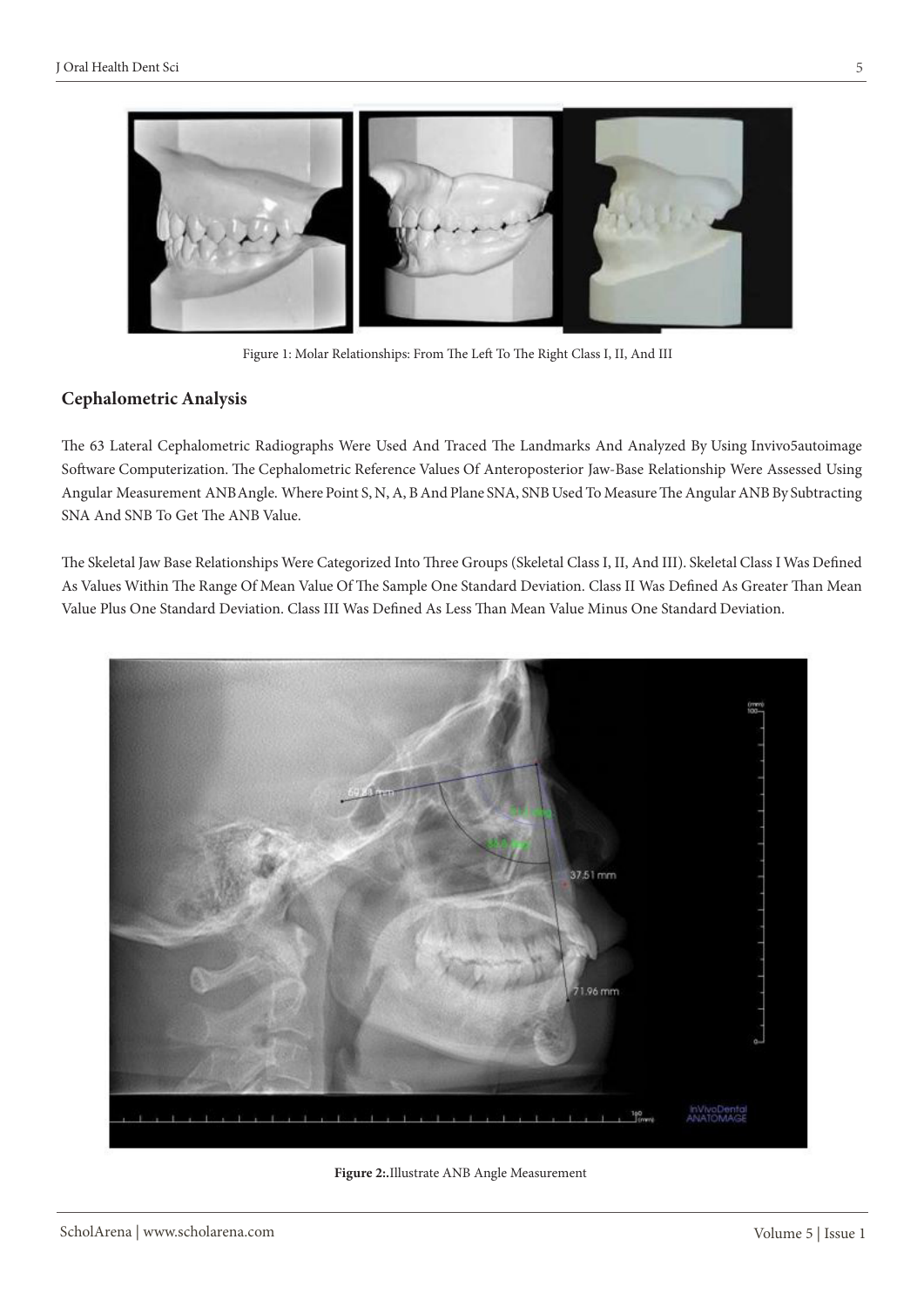|           | Class I          | Class II | Class III  |
|-----------|------------------|----------|------------|
| ANB Angle | $2.3 \times 3.4$ | AND>5.7  | $ANB<-1.1$ |

**Table 1:** Classification Of Anteroposterior Jaw-Base Relationships Assessed By ANB

### **Data Analysis**

Data Were Evaluated by Using Statistical Package Software System, Version 20 (IBM® SPSS® Statistics 20). Statistical Analyses Were Done and The Significance Level Was Set At P<0.05. The Different Statistics Tests Were Performed.

### **Error of Methods**

The Reliability Of The Result Were Done By Re-Examine The Subjects Twicely Intraexaminer Through Measuring The ANB Angle Degree In Lateral Cephalometrics In A Way Of Measuring The SNA And SNB Angle And Also The Direct Measuring Of NA And NB To Obtained The ANB Angle Degree .A Paired T-Test Was Performed To Assess The Difference Between The Examiners And The Level Of Significance Was Set At P<0.05. There Were No Statistical Difference Between The Examiners P>0.05. . Carefully Tracing Of Landmarks Or Points On Lateral Cephalograms Had Aided To Minimize The Error. The Use Of Sophisticated Software For Measuring The ANB Angle Also Minimizing The Error.

1.Paired T-Test Was Used To Evaluate Inter-Examiner Reliability Of The Method.

2.Pie Charts And Frequency Table Were Used Show The Distribution Of Molar Relationship, ANB Skeletal Jaw Relationship And Age And Gender Of The Study Sample

3.Relationship Between Molar Relationships And ANB Angle Were Performed In Order To Calculate The Mean, The Standard Deviations Of ANB.

4.Chi-Square Was Used To Assess The Association Existence Between Molar Relationship And ANB Skeletal Jaw Relationship. Cohen's Kappa Coefficient Was Used To Rank The Level Of Correspondence Between The Moral Relationship And ANB Skeletal Jaw Relationship.

5.Correlation Was Established Between Molar Relationship And ANB Skeletal Jaw Base

# **Results**

The Results Obtained from The Study Were;

|                        | Age Of The Patients | ANB              |
|------------------------|---------------------|------------------|
| Valid                  | 63                  | 63               |
| N                      | $\left( \right)$    | $\left( \right)$ |
| Missing                | 16.97               | 2.305            |
| Mean                   | 3.865               | 3.4442           |
| Std. Deviation Minimum | 12                  | $-7.6$           |
| Maximum                | 25                  | 7.2              |

**Table 2:** Statistics Of The ANB And Age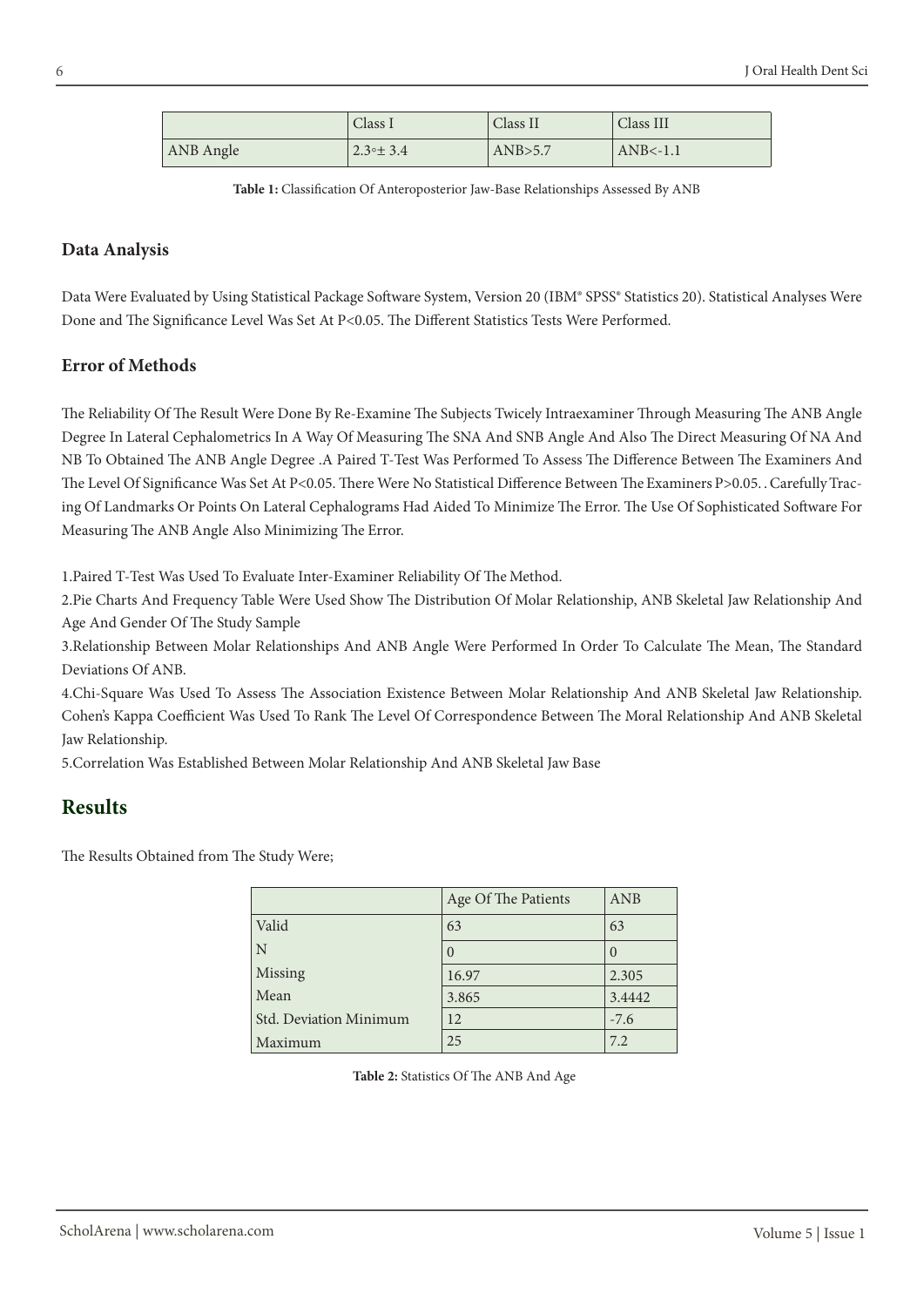### **Statistics**

The Sample Of The Study Had Mean ANB Angle Of 2.3, And The Standard Deviation Was 3.4. Whereas The Age Mean Was 16.9 With A Standard Deviation Of 3.8.That Define That The Sample (N= 63) Had Individual Age Ranging From 12 Years (Minimum) And 25 Years(Maximum) Which A Documented Mean Value Of 16.97 In Age Category With Standard Deviation Of 3.8. Conversely ANB (Mean Values 2.3) Levels Were -7.6 At Minimum And 7.2 Maximum With Standard Deviation Of 3.4.

The ANB Angle Which Demonstrate The Jaw Base Relationship Where By The Mean And Standard Deviation Used To Have The Skeletal Classes. The Class I By ANB Angle Measurement Comprised All Subjects Which ANB Angle Ranged From The Mean Value (2.3◦± 3.4) The Skeletal Class II By Angular Measurement Includes All Subjects Who Had ANB Angle Greater Than The Mean And Standard Deviation Whereas The Skeletal Class III By Angular Measurement Encompassed ALL Individual Who Had ANB Angle Value Below The Mean And Standard Deviation.

#### **Sex Of The Patient**

|       |        | Frequency | Percent | Valid Percent | <b>Cumulative Percent</b> |
|-------|--------|-----------|---------|---------------|---------------------------|
|       | Male   | 29        | 46.0    | 46.0          | 46.0                      |
| Valid | Female | 34        | 54.0    | 54.0          | 100.0                     |
|       | Total  | 63        | 100.0   | 100.0         |                           |

**Table 3:** Gender Distribution Of The Patients

The Distribution Of The Patients' Gender In This Study Was As Follows: There Were 29 Male Individuals (46%) And 34Female Individuals (54%) Hence The Sample Was Relatively Dominated By The Female



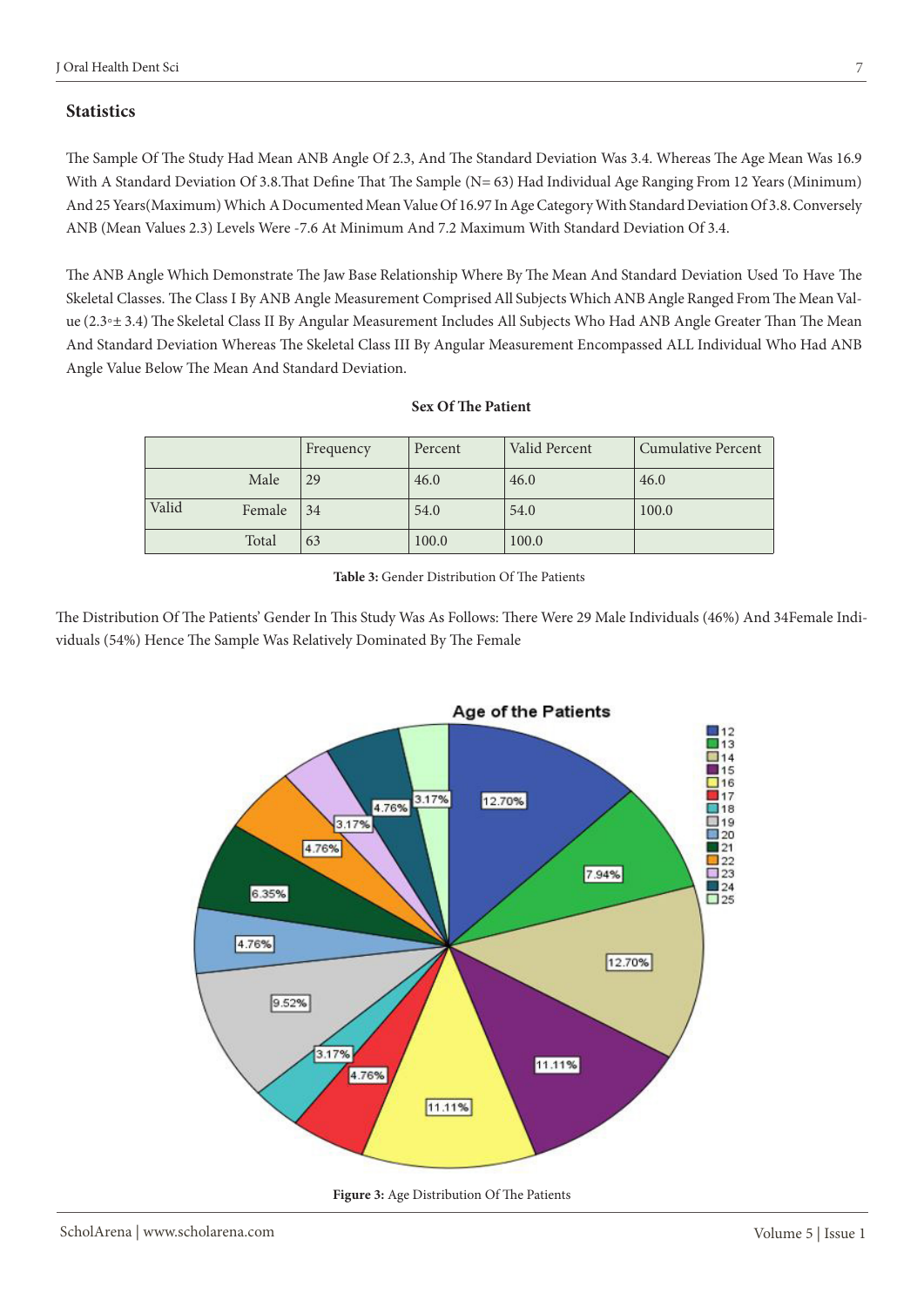| Age   | Male        | female      | Total        |
|-------|-------------|-------------|--------------|
| 12    | $5(7.94\%)$ | 3(4.76%)    | 8(12.70%)    |
| 13    | 2(3.17%)    | 3(4.76%)    | $5(7.94\%)$  |
| 14    | 4(6.35%)    | 4(6.35%)    | 8(12.70%)    |
| 15    | 4(6.35%)    | 3(4.76%)    | $7(11.11\%)$ |
| 16    | 3(4.76%)    | $4(6.35\%)$ | $7(11.11\%)$ |
| 17    | 2(3.17%)    | 1(1.59%)    | 3(4.76%)     |
| 20    | 1(1.59%)    | 1(1.59%)    | 2(3.17%)     |
| 19    | 1(1.59%)    | $5(7.94\%)$ | 6(9.52%)     |
| 20    | 1(1.59%)    | 2(3.17%)    | 3(4.76%)     |
| 21    | 2(3.17%)    | 2(3.17%)    | 4(6.35%)     |
| 22    | 2(3.17%)    | 1(1.59%)    | 3(4.76%)     |
| 23    | 1(1.59%)    | 1(1.59%)    | 2(3.17%)     |
| 24    | 1(1.59%)    | 2(3.17%)    | 3(4.76%)     |
| 25    | 1(1.59%)    | 1(1.59%)    | 2(3.17%)     |
| Total | 29(46.1%)   | 34(53.9%)   | 63(100%)     |

**Table 4:** Sample Distribution Across Gender and Age

The Sample Had Male Individuals Age 12 Years Were in Higher Number 5(7.94%) Compared with The Female Individual Aged 12 Years Had 3(4.76%).

While Female Individuals Age 19 Years Were in Higher Number 5(7.94%) Compared with Male Individuals Age 19 Years Had 1(1.59%)

#### **Molar Relationship N%**

|       |              | 31 | 49.2  | 49.2  | 49.2  |
|-------|--------------|----|-------|-------|-------|
| Class | $\mathbf{I}$ | 23 | 36.5  | 36.5  | 85.7  |
|       | <b>III</b>   | 9  | 14.3  | 14.3  | 100.0 |
|       | Total        | 63 | 100.0 | 100.0 |       |

**Table 5:** Molar Relationship in Patients

The Sample Had Total Number of 63 (N=63) This Shown That the Sample Had More of Individuals with The Molar Relationship Class I to The Tune of 31(49.2%) Followed by Class II Molar Relationship to The Tune of 23(36.5%) And Lastly Class III Molar Relationship Individuals Accounted 9(14.3%).

This Based On Angle's Classification That Determined the Molar Relationship Between the First Permanent Maxillary Molar and The First Permanent Mandibular Molar Hence Class I Molar Relation Were in Higher Frequency Compared with The Class I, II and III.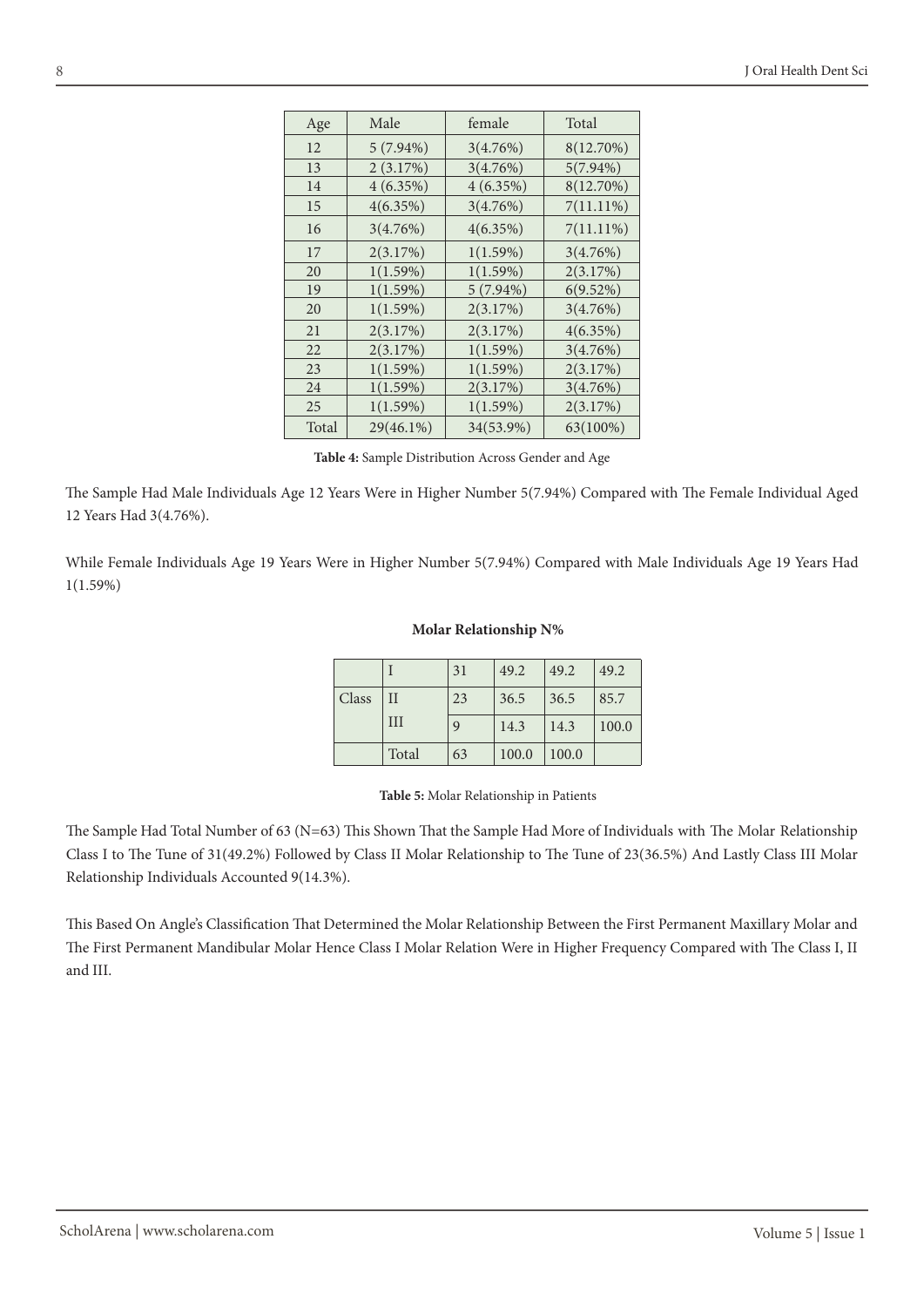

**Figure 4:** Distribution of The Molar Relationship

The Distribution of Sample Based in Molar Relationship Classes Showed the Class I Molar Relationship Individuals Had More Frequency of 49.21% Followed by Class II Molar Relationship Individuals of 36.51% And Lastly Class III Molar Relationship of 14.29%

|              |             | Frequency | Percent | Valid Percent | <b>Cumulative Percent</b> |
|--------------|-------------|-----------|---------|---------------|---------------------------|
|              |             | 27        | 42.9    | 42.9          | 42.9                      |
| <b>Class</b> | $_{\rm II}$ | 25        | 39.7    | 39.7          | 82.5                      |
|              | III         | 11        | 17.5    | 17.5          | 100.0                     |
|              | Total       | 63        | 100.0   | 100.0         |                           |

| Table 6: Distribution Of Skeletal Relationship |  |
|------------------------------------------------|--|
|------------------------------------------------|--|

### **Skeletal Classification**

The ANB Angle Measurement Used to Classify the Skeletal Jaw Base in Three Classes Were Classification from The Sample the All Individual with Class I Range from The Mean Value of (2.3◦± 3.4).

In This Study the Sample Size of 63 Individual Patients at Hand Composed of Greater Number of Skeletal Class I Individuals Who Were 27(42. 9%).Closely Followed by Skeletal Class II Who Occupied 25(39.7%) And Far Lower by Number Were Skeletal Class III Who Possessed Only 11(17.5%).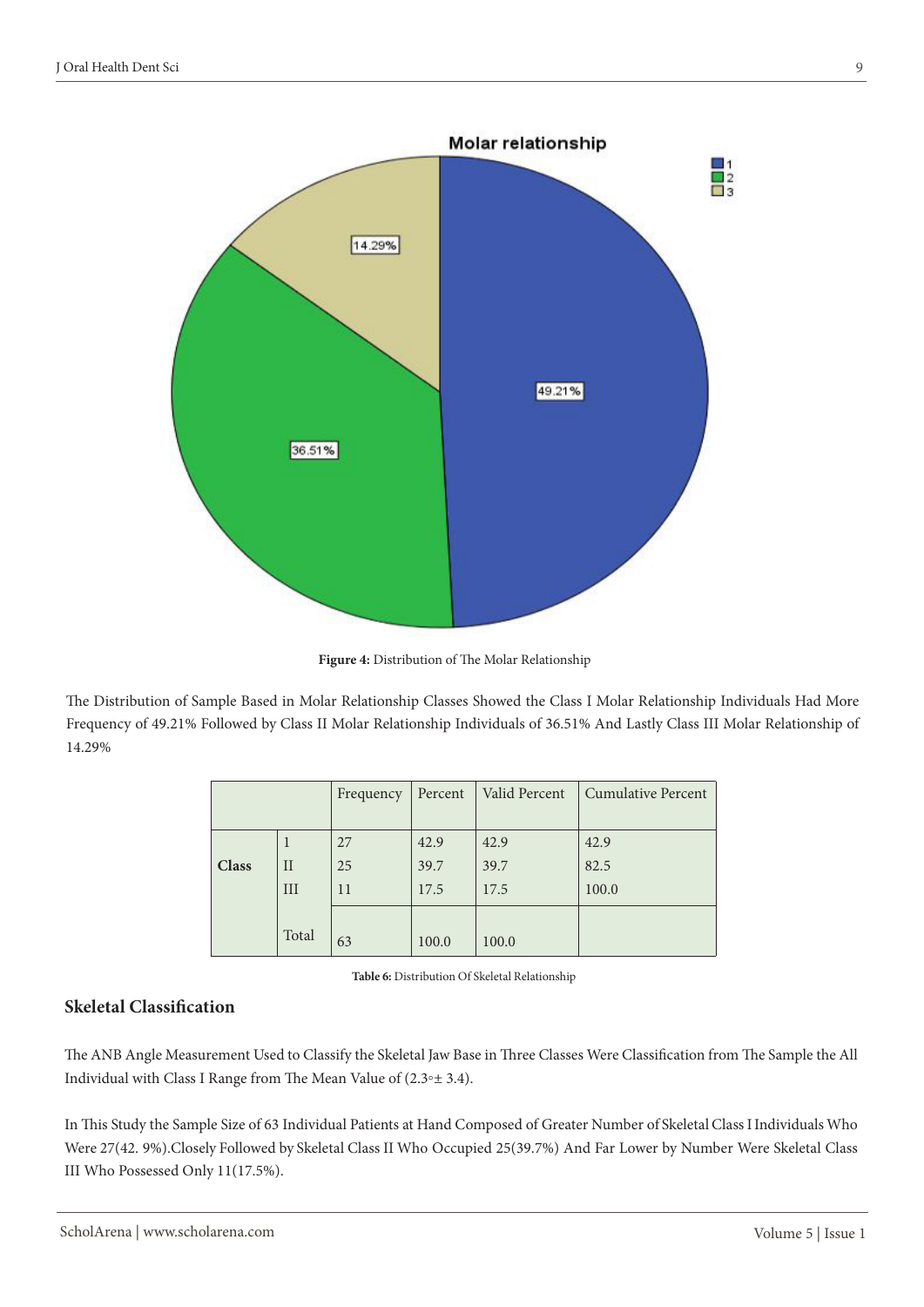### **Skeletal Classification**



#### **Figure 5:** Distribution of Skeletal Classification in Percentage

| <b>Chi-Square Tests</b> |  |
|-------------------------|--|
|-------------------------|--|

|                    | Value                | Df  | Asymp. Sig. (2-Sided) |
|--------------------|----------------------|-----|-----------------------|
| Pearson Chi-Square | 626.375 <sup>a</sup> | 585 | .115                  |
| Likelihood Ratio   | 276.361              | 585 | 1.000                 |
| Linear-By-Linear   | .227                 |     | .634                  |
| Association        |                      |     |                       |
| N Of Valid Cases   | 63                   |     |                       |

#### **Table 7:** Chi-Square Tests

In This Study Sample Size Was 63 Patients That Included 12 Years Old Patients Which Was the Youngest Age and 25 Years Patient Old Which Was the Eldest Aged. The Mean Age Is 16.5years and The Standard Deviation of 3.8. The Pearson's Chi-Square Shows That There Was

No Difference in The Distribution On ANB Angle Values in Age.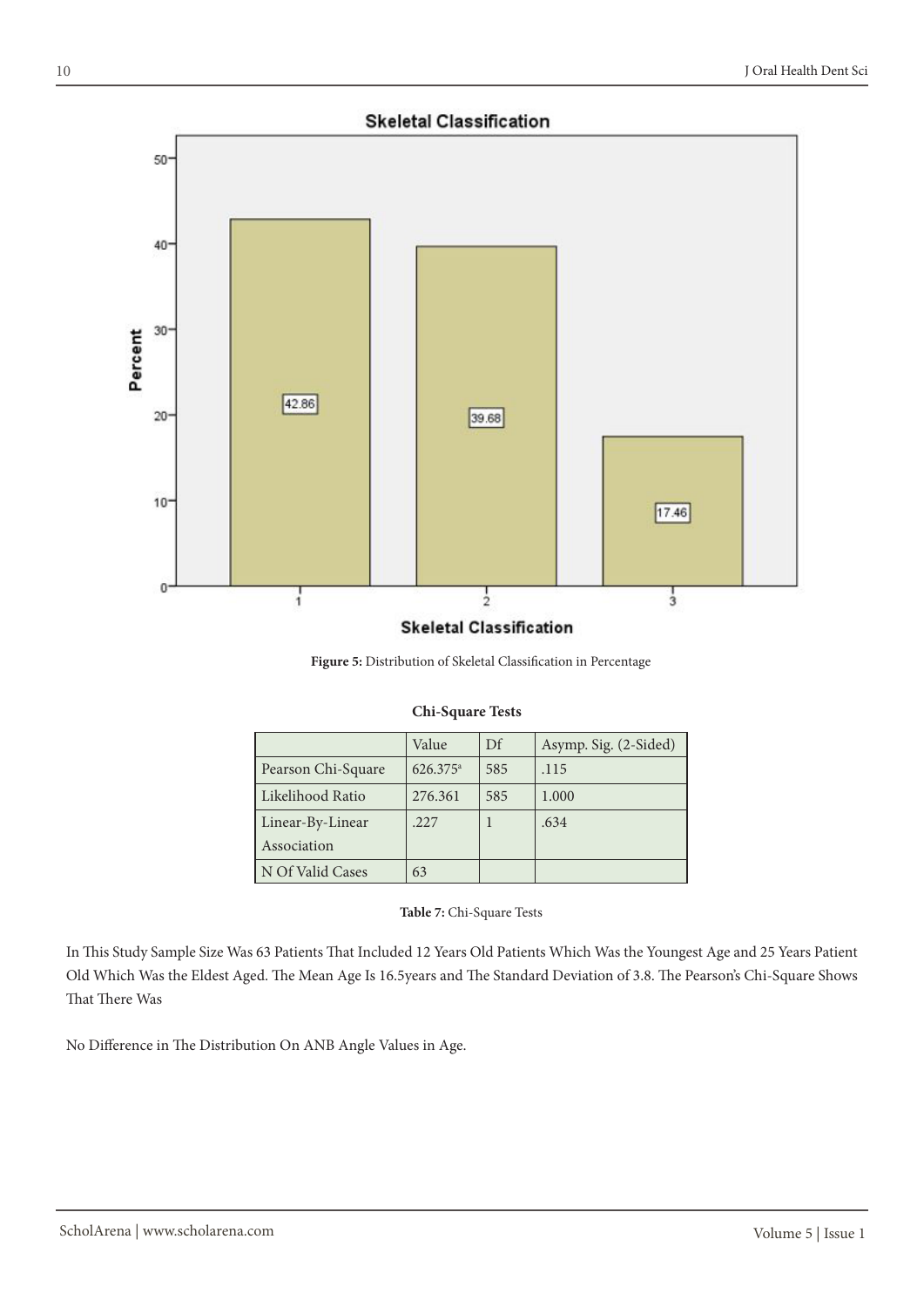

**Figure 6:** Distribution of ANB Angle Value and Age of the Patients

The Difference Was Not Significant P>0.115. The Distribution of ANB Angle Value in The Sample of 63 Patient Corresponding to The Age of the Patients Shows That the Maximum ANB Angle Was 7.2 Degree and The Minimum ANB Value Was -7.6 Degree.

|                   |                 | <b>ANGLE'S CLASS</b> | <b>SKELETALCLASS</b> |
|-------------------|-----------------|----------------------|----------------------|
| ANGLE'S           | Pearson         | 1                    | $.314*$              |
| <b>CLASS</b>      | Correlation     |                      |                      |
|                   | Sig. (2-Tailed) |                      | .012                 |
|                   | N               | 63                   | 63                   |
| <b>SKELETALCL</b> | Pearson         | $.314*$              |                      |
| ASS               | Correlation     |                      |                      |
|                   | Sig. (2-Tailed) | .012                 |                      |
|                   | N               | 63                   | 63                   |

**Table 8:** Angle's Classification and Skeletal Classification Correlation Results

\*Correlation Is Significant at The 0.05 Level (2-Tailed)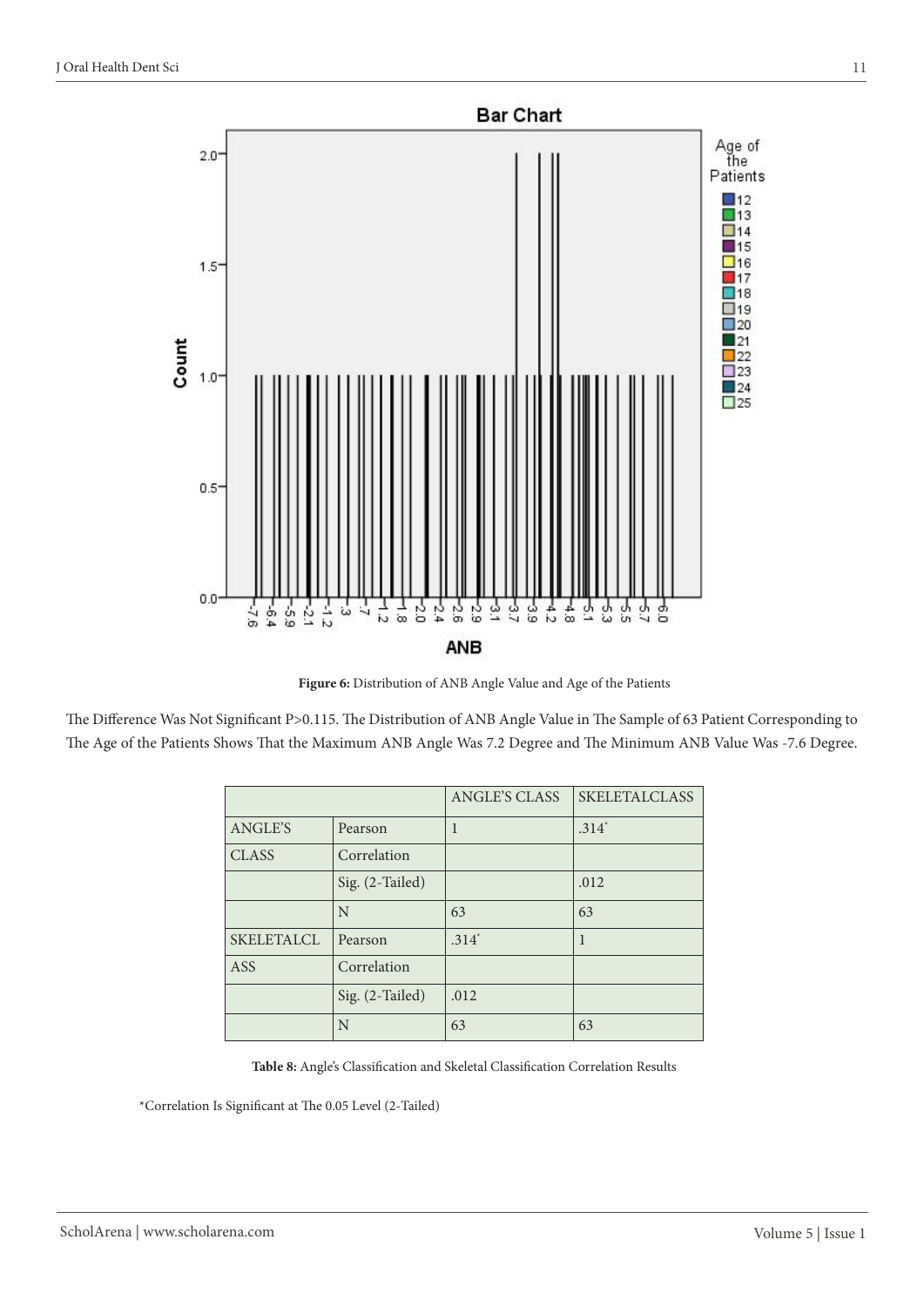Possible Relationship That Exists Between Angle's Classification and Skeletal Classification Was Examined by Employing Pearson Product-Moment Correlation Coefficient. Results Indicated the Model Was Perfectly Significant and Positive Correlation Between Angle's Classification and Skeletal Classification Was Obtained  $[R = .31, N = 63, P \le .05]$ . It Can Be Deduced Here with Certain That Individuals with Molar Relationships Class I Are Associated with Skeletal Class I as Well and Class II Molar Relationship Are Associated with Skeletal Class II and Class III Molar Relationship Are Associated with Skeletal Class III as Well. Correlation Strength as Displayed by This Result (In Table Above) Suggests Medium Size Correlation as Per Cohen (1988) Rule of Thumb Correlation Interpretation (R = .10 To .29 Or R = -.10 To -.29 Small Size; R = .30 To49 or R =-.30 To -.49 Medium Size; R = .50 To 1.0 Or R =-.50 To -1.0 Large Size. Hence There Was Moderate Correlation Between Molar Relationship and ANB Angle Skeletal Jaw Base Relationship.

|                    |               | Skeletal Classification |       |              | Total |        |
|--------------------|---------------|-------------------------|-------|--------------|-------|--------|
|                    |               |                         |       | $\mathbf{I}$ | III   |        |
|                    |               | Count                   | 19    | 7            | 5     | 31     |
|                    | % Of Total    |                         | 30.2% | 11.1%        | 7.9%  | 49.2%  |
| Molar Relationship | $\mathcal{I}$ | Count                   | 5     | 17           | -1    | 23     |
|                    | % Of Total    |                         | 7.9%  | 27.0%        | 1.6%  | 36.5%  |
|                    | III           | Count                   | 3     |              | 5     | 9      |
|                    |               | % Of Total              | 4.8%  | 1.6%         | 7.9%  | 14.3%  |
| Total              |               | Count                   | 27    | 25           | 11    | 63     |
|                    |               | % Of Total              | 42.9% | 39.7%        | 17.5% | 100.0% |

**Table 9:** Molar Relationship And Skeletal Classification

### **Molar Relationship \* Skeletal Classification Crosstabulation**

In This Study of the Sample 63 Patients Shows the Molar Relationship Corresponding to Skeletal Classification Had Agreement of 30.2% For Class I, 27.0% Class II and 7.9% Class III. This Indicate That the Higher Percentage Had the Significant Relationship Between Molar Relationship and Skeletal Relationship Due to The Common Count in Both Classes

|                     | Value            | Df             | Asymp. Sig. (2-Sided) |
|---------------------|------------------|----------------|-----------------------|
| Pearson Chi-Square  | $25.746^{\circ}$ | $\overline{4}$ | .000                  |
| Likelihood Ratio    | 24,008           | $\overline{4}$ | .000                  |
| Mcnemar-Bowker Test | .833             |                | .841                  |
| N Of Valid Cases    | 63               |                |                       |

| <b>Chi-Square Tests</b> |  |
|-------------------------|--|
|-------------------------|--|

**Table 10:** Chi Square Test

#### **Symmetric Measures**

|                      |       | Value | Asymp. Std.<br>Error <sup>b</sup> | Approx.<br>TC | Approx.<br>Sig. |
|----------------------|-------|-------|-----------------------------------|---------------|-----------------|
| Measure Of Agreement | Kappa | .436  | .096                              | 4.643         | .000            |
| N Of Valid Cases     |       | 63    |                                   |               |                 |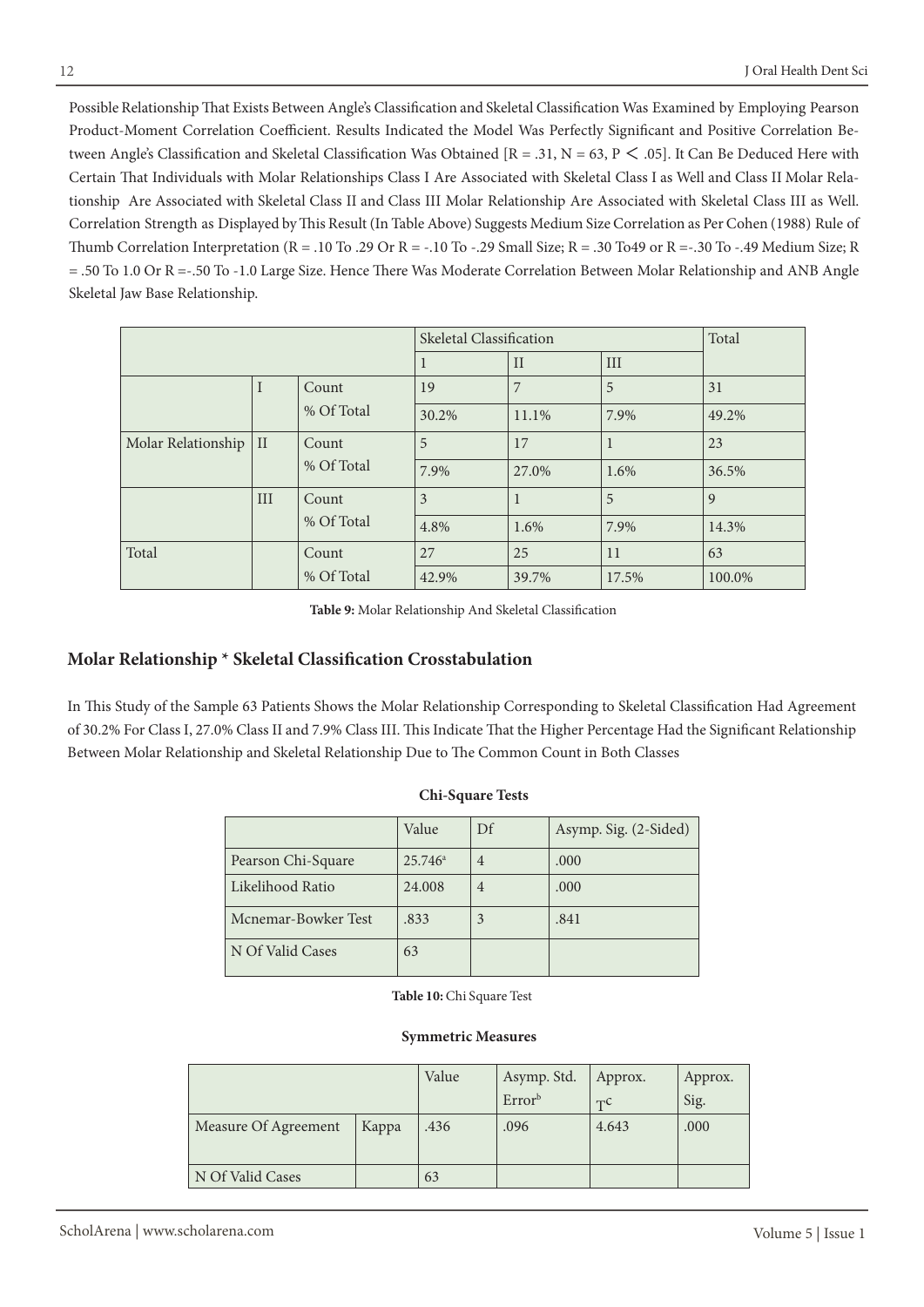Cross Tabulation Chi-Square Showed That The Distribution Of Different Molars Relationship Classes Among The Skeletal Classes Was Uneven (P<0.0001).Kappa Statistic Showed That There Is Statistically Significant Strongly Association Between Molar Relationship And ANB Skeletal Classes.

The Molar Relationship And ANB Angle Skeletal Jaw Based Of The Sample Was Compared For The Purpose Of Determine The Agreement In These Two Classifications.

In This Study It Showed That There Was Common Count Between Both Molar Relationship And ANB Angle Skeletal Jaw Base Were 19 Individual (30.2% Of Total Sample) Were On The Same Class I For Both Classification,25 Individual (27.0% Of Total Sample) Class II And 11 Individual (7.9% Of Total Sample) Class III As Well. On The Opposite Side There Were Divergence In Their Correspondence Such As 7 Individuals (11.1% Of The Sample) Of Class I Molar Relationship Were Found In Class II Skeletal Jaw Base Relationship By ANB Angle Measurement, 5 Individuals (7.9% Of The Total Sample) Of Class II Molar Relationship Were Found In Class I Skeletal Jaw Base Relationship By ANB Angle Measurement, 3 Individuals (4.8%) Of The Total Sample) Of Class III Molar Relationship Were Found In Class I Skeletal Jaw Base Relationship By ANB Angle Measurement.

### **Discussion**

The Sample Of The Study Was 63 Patients Which Male Were 46% And Female 54% Its Show The Gender Distribution Is Not Equal. The Mean Age Was 16.97years Old And Standard Deviation Of 3.8 While The Mean Of ANB Angle Of Skeletal Jaw Base Was 2.3 And Standard Deviation Of 3.4 This Means In The Sample Study The Age Were In Between 16.97±3.8 And The ANB Angle Measurement For Classes Had The Mean Of 2.3±3.4 Which Below -1.1 Demonstrate The Class III While Above 5.7 Its Suggest The Class II And Between The Range Was Class I.

The Study Sample Had Molar Relationship Distribution Of Class I, II, And III Which 31(49.2%) Individual Of The Total Sample Had Class I, 23(36.5%) Individual Of The Total Sample Had Class II And Lastly 9(14.3%) Individual Of The Total Sample Had Class III This Prove That The Individual With Class I Had Greater Percentage Followed By Individuals With Class II And Individual With Class III Being The Lower This Result Show The Agreement With The Previous Research Done By Horowitz Et Al. Where He Made The Comparison Between American Black And Caucasian Reported Distribution Of Malocclusion For American Black As 71%Class I ,11.4% Class II And 6.3% Class III While For The White The Prevalence Of 53.6% Class I,33.6% Class II And 4.7% Class III On The Sample Size Of 410 And 349.

However Show The Agreement With The Study Done In Kadazan Dusun Ethnic Patient In Malaysia Shown The Variation Of Molar Relationship Among The Study Sample Where The Prevalence Of 38% Class I, 33 % Class II And 30% Class III On Population Sample Size 345.

Though The Sequence Of Frequency Of Classes Of Malocclusion Is The Same In Both Studies The Percentages Are Not The Same Especially In Class I, II And Class III Molar Relationship. This May Be Explained By The Difference In Sampling And Age. Likewise The Study Done By The African Studies Such As Nigeria Shown Prevalence Of 50% Of The Subject Had Class I Malocclusion, Class II Prevalence Of 14% And 12 % Class III In Epidemiological Survey Of School Children Of Sample Size 636. Therefore From The Studies Done Which Their Objective Based On The Molar Relationship Distribution Had Similar Finding With This Study Where The Class I Had More Frequency In A Population Followed By Class II And Lastly Class III Individuals In A Population.

Similar The Mean And Standard Deviation Used To Have The Skeletal Jaw Base Classification By Measured The ANB Angle, The Classes From This Study Were As Follows Class I Range From The Mean Value Of (2.3± 3.4). The Sample Size Of 63 Individual Patients At Hand Composed Of Greater Number Of Skeletal Class I Individuals Who Were 27(42.9%).Closely Followed By Skeletal Class II Who Occupied 25(39.7%) And Far Lower By Number Were Skeletal Class III Who Possessed Only 11(17.5%).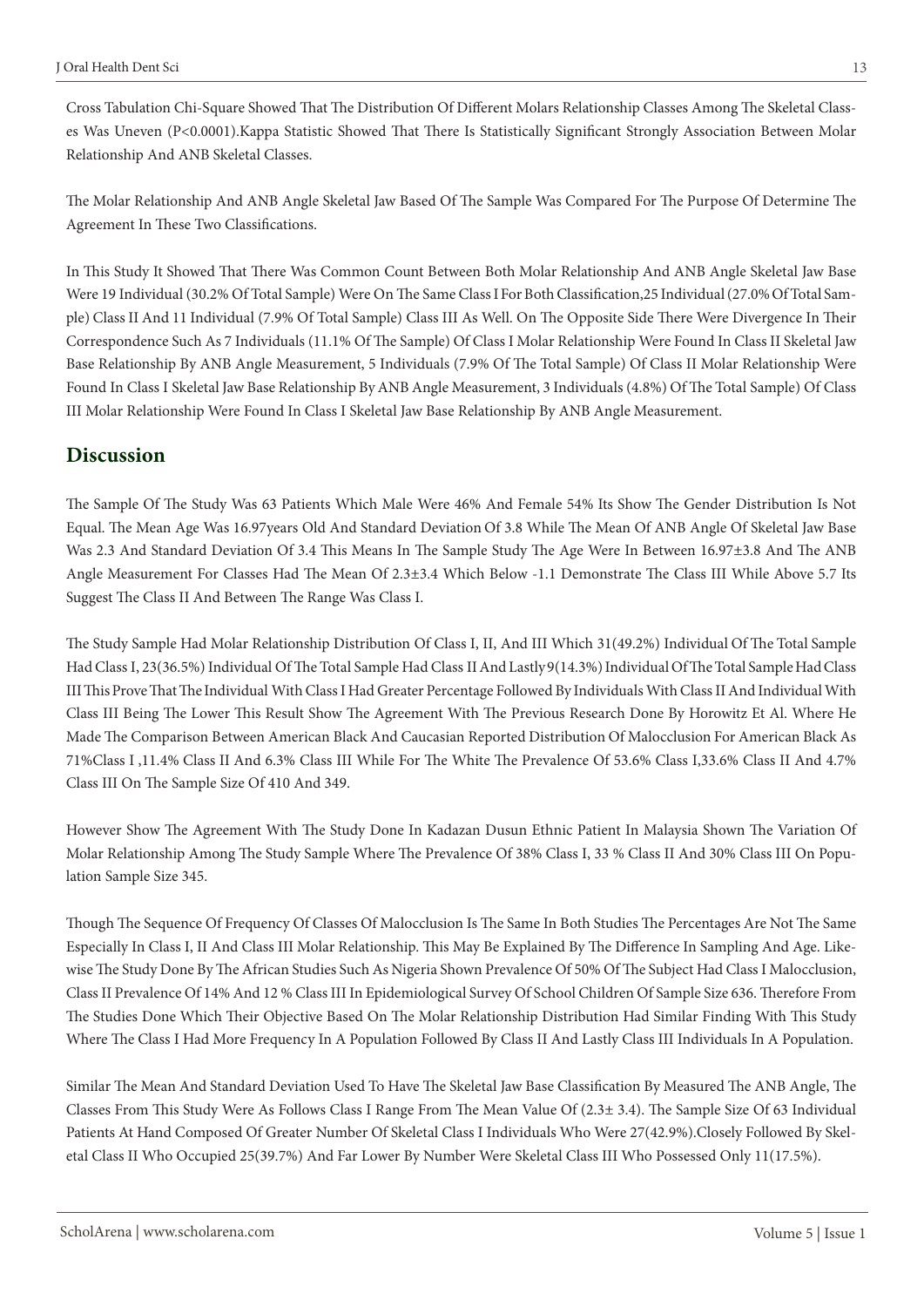According To The Result Its Show The Association Of Molar Relationship And ANB Skeletal Jaw Base Due To The Same Value Of Frequency In Both Molar Relationship And Skeletal Classes Where The Class I Had Greater Frequency Followed By Class II And III. In ANB Angular Measurement Concerning The Class III Demonstrated A Significantly Smaller Value That Produces The More Proclination Positions Of The Mandible Which Play A Major Role In The Development Of Class III.

The Distribution Of ANB Angle Value And Age Was Not Statistically Significant As The Pearson's Chi-Square Shows That There Was No Difference In The Distribution On ANB Angle Values In Age. The Difference Was Not Significant P>0.115 From This Results Relate With The Study Done Which Reported That The Cephalometric Values Obtained From 12-Year-Olds Seem To Be Valid For A Larger Age Range Because It Has Been Reported That There Is No Statistically Significant Difference For Cephalometric Parameters In 7 To 13-Years Old<sup>56</sup>. The Cranial Base Angle At Birth Is Approximately Higher, But Then Reduces At 5 Years Of Age. From 5 To 15 Years The Cranial Base Angle Is Relatively Stable<sup>57</sup>. While Another Studies Done By Melsen Has Shown That The Relative Stability Results From The Dynamic Process That Happened When The Neural End Of The Suture Ossifying Before Pharyngeal End Is Counteracted By Resorption Of Bone At The Endocranial And Deposition On The Pharyngeal Surface<sup>58</sup>.

The Results Revealed That The Correlation Coefficient (R-Value) Which Represent The Probability To Predict The Variables From One Another, Was Moderate Between The Molar Relationships And ANB Angle Skeletal Jaw Base Results Indicated The Model Was Perfectly Significant And Positive Correlation Between Angle's Classification And Skeletal Classification Was Obtained [R = .31,  $N = 63$ ,  $P < .05$ ]. It Can Be Deduced Here With Certain That Individuals With Molar

Relationships Class I Are Associated With Skeletal Class I As Well And Class II Molar Relationship Are Associated With Skeletal Class II And Class III Molar Relationship Are Associated With Skeletal Class III As Well . Correlation Strength As Displayed By This Result Suggests Medium Size Correlation As Per Cohen (1988) Rule Of Thumb Correlation Interpretation (R = .10 To .29 Or R = -.10 To -.29 Small Size; R = .30 To .49 Or R = -.30 To -.49 Medium Size; R = 49

To 1.0 Or R =-.50 T0 -1.0 Large Size. Hence There Was Moderate Correlation Between Molar Relationship And ANB Angle Skeletal Jaw Base Relationship. This Was Because There Was Evident That The Molar Relationship Defined By Angle's Classification Of Occlusion Based On The Dental Arc Relationship Alone, Will Not Reveal The Full Picture Of Dento-Facial Deformity. This Results We Observed Was In Accordance With Other Studies8.

The Molar Relationship And ANB Angle Skeletal Jaw Base Were 19 Individual (30.2% Of Total Sample) Were On The Same Class I For Both Classification, 25 Individual (27.0% Of Total Sample) Class II And 11 Individual (7.9% Of Total Sample) Class III As Well. Then The Agreement Between Molar Relationship And ANB Angle Was 65.1 % .Though The Milacic And Markovic Reported A Higher Frequency Count Between Molar Relationship And Skeletal Jaw Base Using ANB Angle (75%).While Zhou Et Al Found That The Anteroposterior Dental Arch Did Coincides With Jaw Base Relationship As Expressed By ANB Angle In 61% That Percentage It Seems Closely Related To This Study. The Possible Clarification For The Difference Between Our Results And Those Reported By Milac And Markovic Could Be Due To Their Sample Which Involved Mostly The Mixed Dentition. The First Permanent Molars During Eruption Tend To Assume An End To End Relationship In Mixed Dentition Before The Transition Into Class I Relationship Due To The Differential Mandibular Growth And Mesial Shift Into The Leeway Space<sup>6</sup>.

In This Study We Found That The Molar Relationship And ANB Angles Are Mostly Related Due To The Strongly Association Between Them. Though There Was Conflicting Results This May Be Brought By Cephalometric Assessments And Lack Of Agreement With Dental Cast Classification, This Contribute To The Lower Weight Of Lateral Cephalometry In The Therapeutic Decision-Making Process By The Orthodontist<sup>59</sup>.Kappa Statistic Showed That There Is Statistically Significant Strongly Between Molar Relationship And ANB Skeletal Classes (P<0.0001).The Level Of Correspondence In This Study Is Higher Than That Provided By Zhou Et Al Who Found That Only One-Third Correspond Between Molar Classification And ANB Skeletal Jaw Base Classification.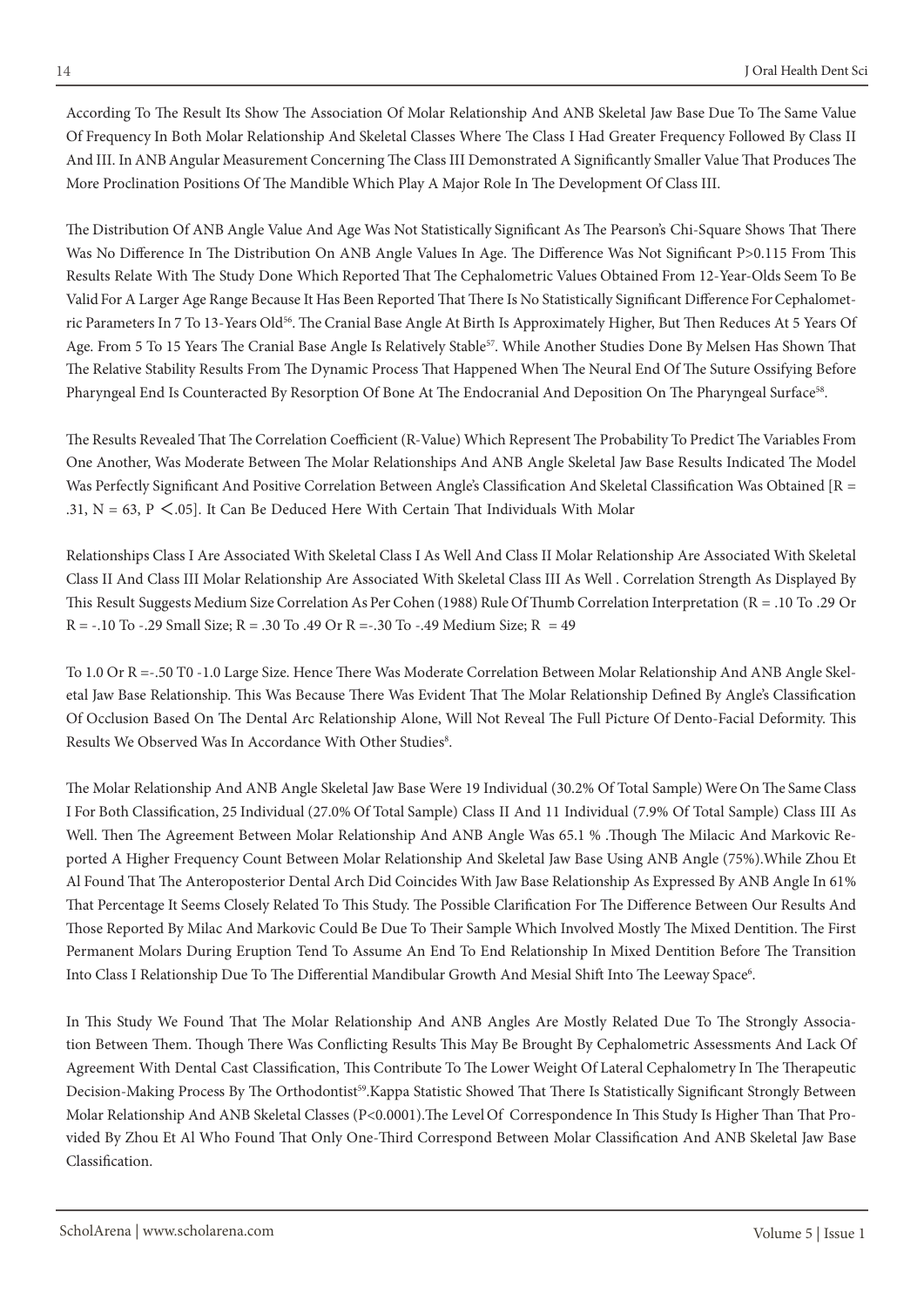# **Conclussion**

In This Study The Prevalence Of The Molar Relationship By Angle's Classification Demonstrate Class I, Was Higher In Frequency Followed By Class II And Lastly By Class III. The Agreement Between The Molar Relationship And ANB Angle Was Higher That Mean There Are Correspondence Between Them As Well, And Also The Agreement Was Higher In Class I Cases Followed By Class II, Then Class III In The Sample Population Of The Study.

The Relatively Moderate Correlation Coefficient Value Between The Molar Relationship Classification And ANB Angle Skeletal Jaw Base Classification. There Is Strongly Association Between Molar Relationship And ANB Angle Skeletal Jaw Hence We Reject The Null Hypothesis.

There Was No Difference In The Distribution On ANB Angle Values In Age. The Distribution Of ANB Angle Value And Age Was Not Statistically Significant P>0.115.

# **Author's Contribution**

Conception or Design of the Study: TM, Data Acquisition, Analysis Or Interpretation: TK, CK Writing The Article: SR Critical Revision of The Article: TK, CK, SR Final Approval of the Article: TK, CK, SR.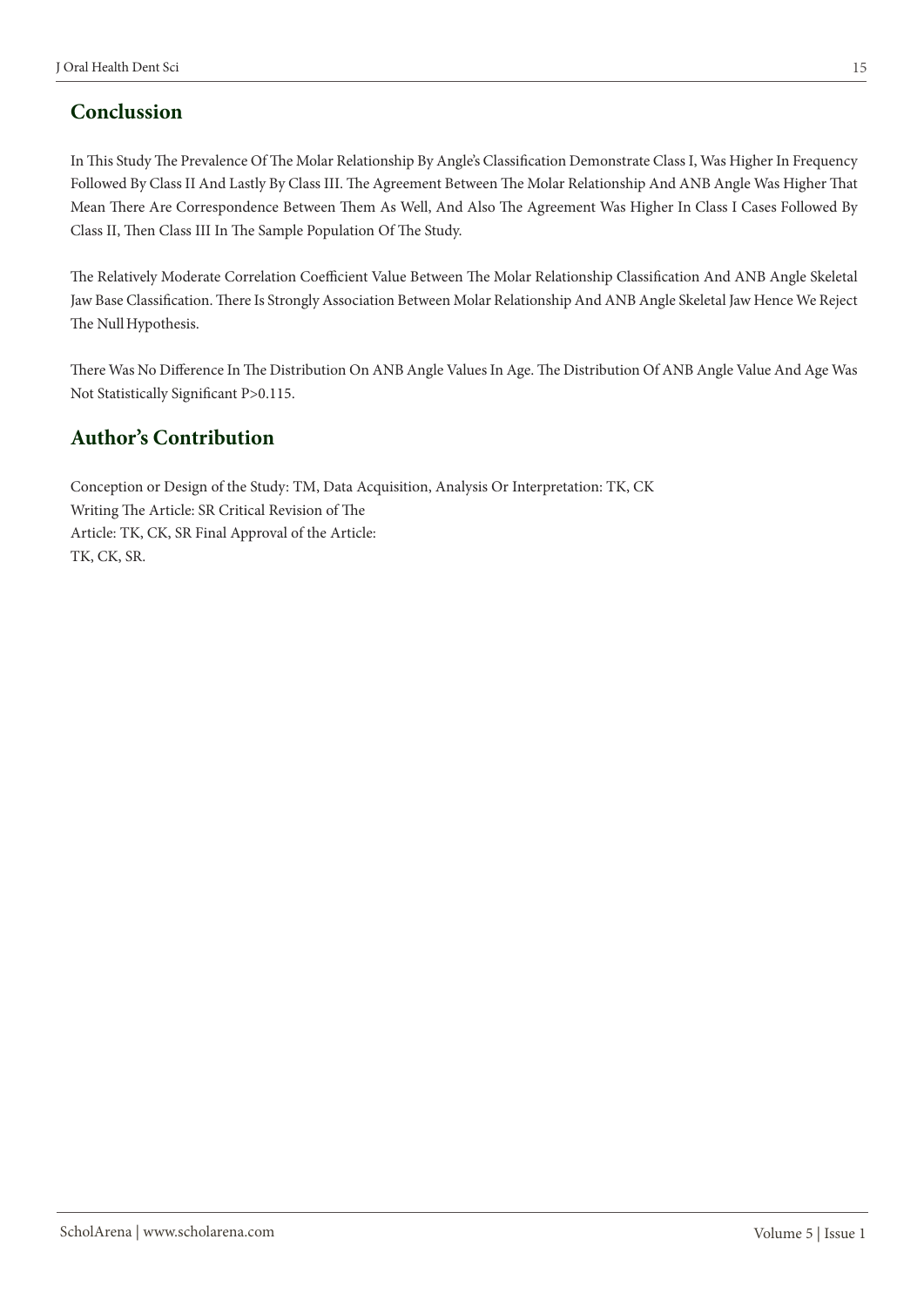# **References**

1. Shrikant S Ganapathy K K Reddy PR R, Thomas M (2011) Correlation of The Anteroposterior Relationships of The Dental Arch And Jaw-Base In Subjects With Class I: Class II And Class III Malocclusions. International Journal of Contemporary Dentistry 2.

2. Björk A Prediction of Mandibular Growth Rotation (1969) American Journal of Orthodontics 55:585-99.

3. Taylor C.M (1969) Changes in The Relationship of Nasion:Point A:And Point B and The Effect Upon ANB. American Journal of Orthodontics 56:143- 63.

4. Fida M (2008) A Comparison of Cephalometric Analyses for Assessing Sagittal Jaw Relationship. Journal of The College of Physicians and Surgeons Pakistan 18:679.

5. Riedel RA Esthetics and Its Relation to Orthodontic Therapy (1950) The Angle Orthodontist 20:168-178.

6. Proffit WR Fields Jr HW Sarver DM (2006) Contemporary Orthodontics (Elsevier Health Sciences.

7. Bhatia S Leighton BA Manual of Facial Growth (1993) A Computer Analysis of Longitudinal Cephalometric Growth Data.

8. Haavikko K, Helle A A (1974) Cephalometric Study of Facial Types and Occlusion Classes and Relation Between Them in Finnish Children Proceedings of the Finnish Dental Society Suomen Hammaslääkäriseuran Toimituksia 70:99.

9. Kim YH, Vietas JJ (1978) Anteroposterior Dysplasia Indicator: An Adjunct to Cephalometric Differential Diagnosis American Journal of Orthodontics 73:619-33.

10. Rinchuse D, Rinchuse DJ (1989) Ambiguities of Angle's Classification the Angle Orthodontist 59:295-98.

11. Katz MI (1992) Angle Classification Revisited 1 Is Current Use Reliable? American Journal of Orthodontics and Dentofacial Orthopedics 102:173-9.

12. Gravely J, Johnson D (1974) Angle's Classification of Malocclusion: An Assessment Of Reliability. Journal of Orthodontics 1:79-86.

13. FISHMAN LS (1976) Dental and Skeletal Relationships to Attritional Occlusion. The Angle Orthodontist 46:51-63.

14. Tenti F (1981) Cephalometric Analysis as A Tool for Treatment Planning and Evaluation. The European Journal of Orthodontics 3:241-5.

15. Angle EH (1899) Classification of Malocclusion.

16. Björk A (1951) The Nature of Facial Prognathism and Its Relation to Normal Occlusion of the Teeth. American Journal of Orthodontics 37:106-24.

17. Björk A (1972) The Face in Profile: An Anthropological X-Ray Investigation On Swedish Children and Conscripts Odontologisk Boghandls-Forl.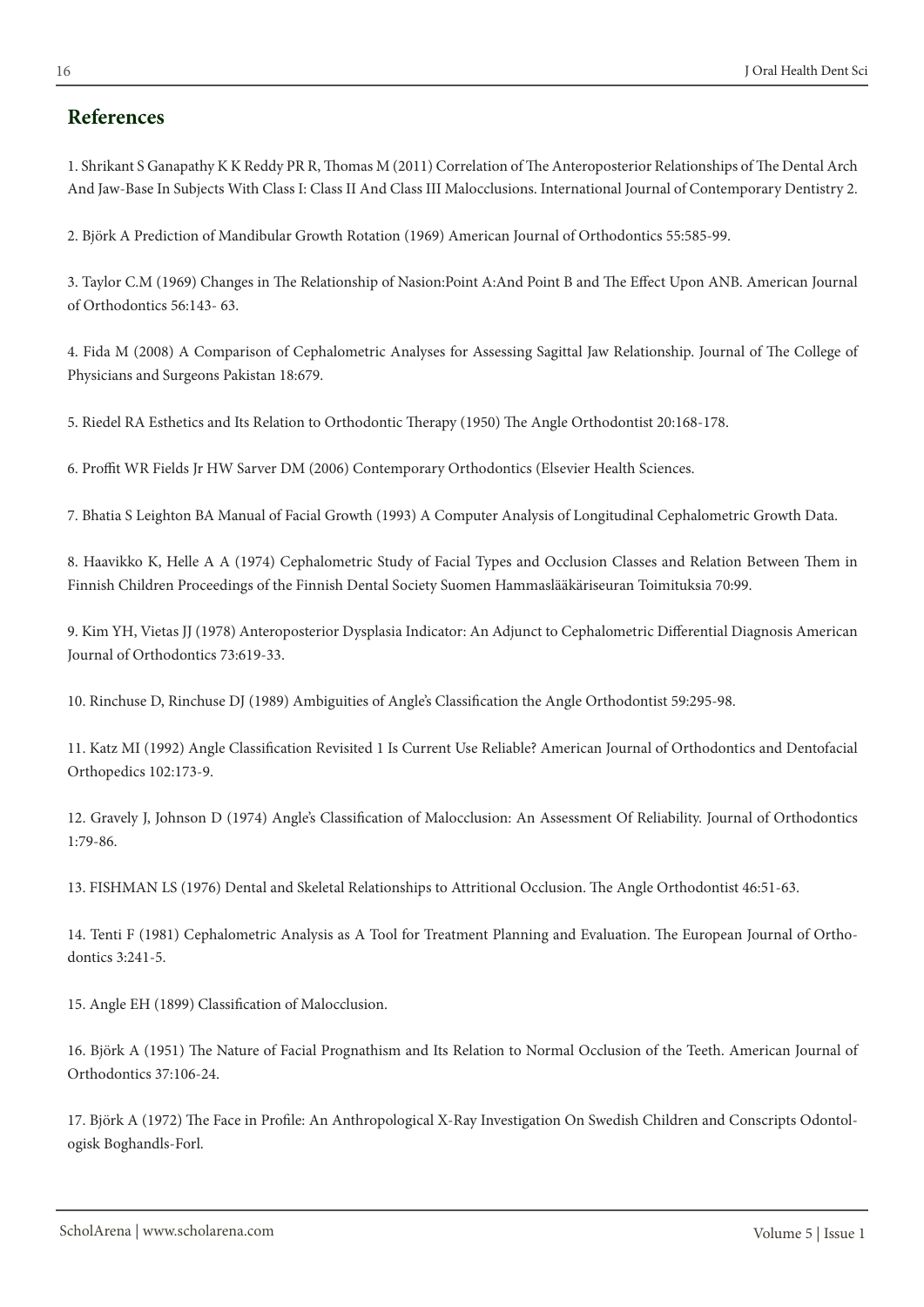18. Milacic M, Markovic M (1983) A Comparative Occlusal and Cephalometric Study of Dental and Skeletal Anteroposterior Relationships. British Journal of Orthodontics 10:53-4.

19. Zhou L Et Al (2008) Anteroposterior Dental Arch and Jaw-Base Relationships in A Population Sample. The Angle Orthodontist 78:1023-9.

20. Johnson J (1978) A New Approach to Cephalometric Analysis of the Dental Base Relationship the Angle Orthodontist 48:23- 32.

21. Dreyer C, Joffe B (1963) A Concept Of Cephalometric Interpretation The Angle Orthodontist 33:123-6.

22. Moore AW (1959) Observations On Facial Growth and Its Clinical Significance. American Journal of Orthodontics 45:399- 423.

23. Jacobson A (1975) The "Wits" Appraisal of Jaw Disharmony American Journal of Orthodontics 67:125-38.

24. Al-Jabaa A, Aldrees A (2014) ANB Wits and Molar Relationship Do They Correlate In Orthodontic Patients Dentistry 4:2161- 1122 1000240.

25. Al‐Emran S Wisth PJ, Böe OE (1990) Prevalence of Malocclusion and Need for Orthodontic Treatment in Saudi Arabia Community Dentistry and Oral Epidemiology 18:253-5.

26. Afzal A Ahmed I, Vohra F (2004) Frequency of Malocclusion in A Sample Taken from Karachi Population. Ann Abbasi Shaheed Hosp Karachi Med Dent Coll 9:588-91.

27. Da Silva Filho OG Ferrari Júnior FM, Okada Ozawa T (2008) Dental Arch Dimensions in Class II Division 1 Malocclusions with Mandibular Deficiency the Angle Orthodontist 78:466-74.

28. Precious D, Delaire J (1987) Balanced Facial Growth A Schematic Interpretation Oral Surgery Oral Medicine Oral Pathology 63:637-44

29. Björk A, Skieller V (1983) Normal and Abnormal Growth of the Mandible. A Synthesis of Longitudinal Cephalometric Implant Studies Over a Period of 25 Years The European Journal of Orthodontics 5:1-46.

30. Bishara SE Jakobsen, JR Treder J, Nowak A (1998) Arch Length Changes from 6 Weeks to 45 Years The Angle Orthodontist 68:69-74.

31. Lauc T (2003) Orofacial Analysis On the Adriatic Islands: An Epidemiological Study Of Malocclusions On Hvar Island. The European Journal of Orthodontics 25:273-8

32. Ben-Bassat Y Harari D, Brin I. Occlusal Traits in A Group of School Children In An Isolated Society In Jerusalem. British Journal of Orthodontics 24:229-36.

33. Saleh F (1999) Prevalence of Malocclusion in A Sample of Lebanese Schoolchildren: An Epidemiological Study.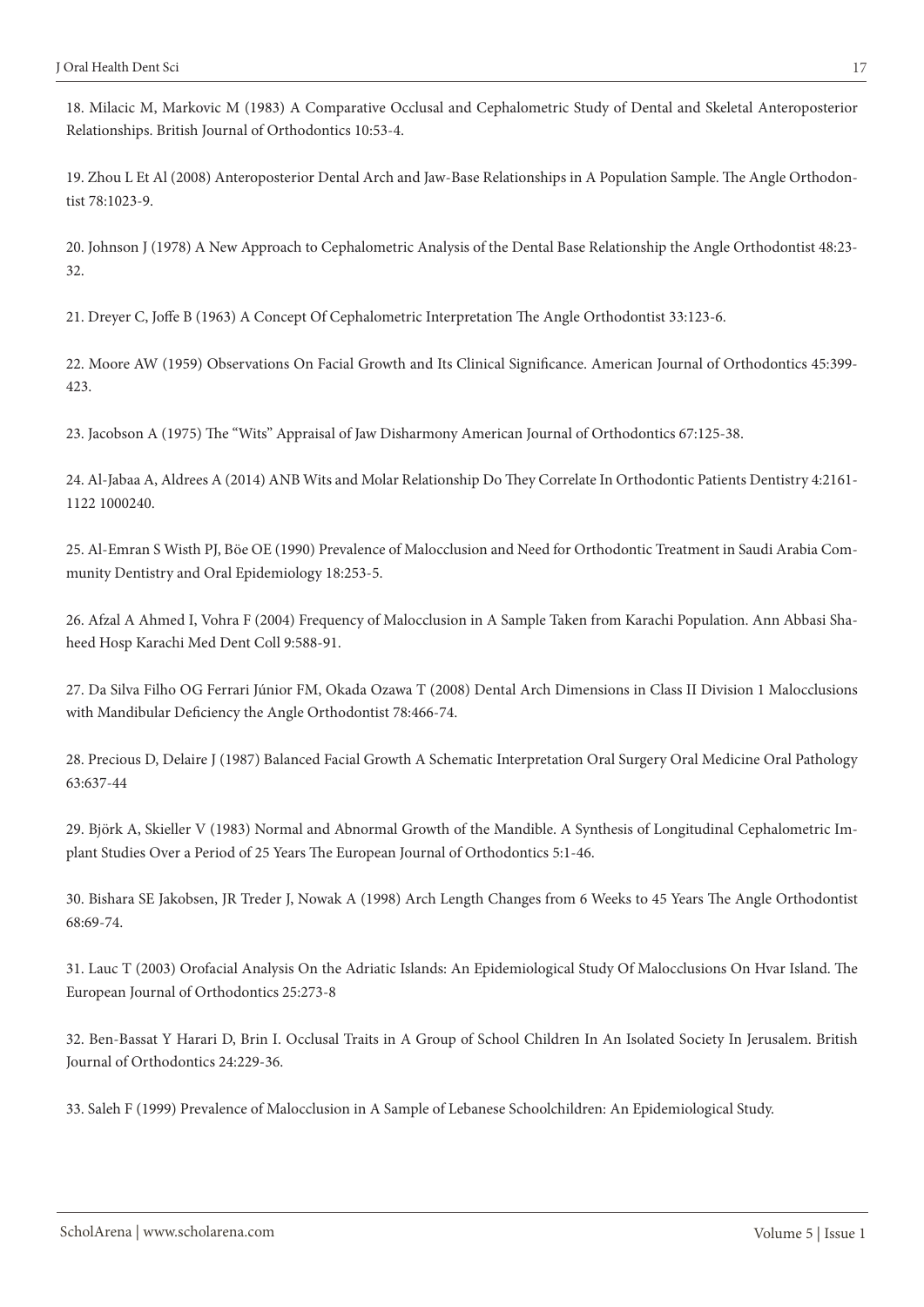34. Onyeaso CO (2004) Prevalence of Malocclusion Among Adolescents in Ibadan Nigeria. American Journal of Orthodontics and Dentofacial Orthopedics 126:604-7.

35. Sayin M, Türkkahraman H (2004) Malocclusion and Crowding in An Orthodontically Referred Turkish Population. The Angle Orthodontist 74:635-9.

36. Yang W (1990) [The Study On the Orthodontic Patients Who Visited Department of Orthodontics Seoul National University Hospital] Taehan Ch'ikkwa Uisa Hyophoe Chi 28:811-21.

37. Willems G De Bruyne I Verdonck a Fieuws S, Carels C (2001) Prevalence of Dentofacial Characteristics In A Belgian Orthodontic Population Clinical Oral Investigations 5:220-6.

38. Oshagh M Ghaderi F Pakshir H, Baghmollai A (2010) Prevalence of Malocclusions In School-Age Children Attending The Orthodontics Department Of Shiraz University Of Medical Sciences.

39. Danaie S Asadi Z, Salehi P (2006) Distribution of Malocclusion Types in 7-9-Year-Old Iranian Children.

40. Fida M (2008) Pattern of Malocclusion in Orthodontic Patients a Hospital Based Study. Journal of Ayub Medical College 20:43.

41. Soh J Sandham A, Chan YH (2005) Malocclusion Severity in Asian Men in Relation to Malocclusion Type and Orthodontic Treatment Need. American Journal of Orthodontics and Dentofacial Orthopedics 128:648-52.

42. Garner L, Butt M (1985) Malocclusion in Black Americans and Nyeri Kenyans: An Epidemiologic Study The Angle Orthodontist 55:139-46

43. Wahab RMA Idris H Yacob H, Ariffin SHZ (2013) Cephalometric and Malocclusion Analysis Of Kadazan Dusun Ethnic Orthodontic Patients Sains Malaysiana 42:25-32.

44. Brantley WA, Eliades T (2011) Orthodontic Materials Scientific and Clinical Aspects Thieme.

45. Brito DI Dias PF, Gleiser R (2009) Prevalence of Malocclusion In Children Aged 9 To 12 Years Old In The City Of Nova Friburgo Rio De Janeiro State Brazil. Revista Dental Press De Ortodontia E Ortopedia Facial 14:118-24.

46. Ra H, Akb R (2007) Occlusion Malocclusion and Method of Measurements an Overview Archives of Orofacial Sciences 2:3-9.

47. Houston WJB Stephens C, Tulley WJ (1992) A Textbook of Orthodontics John Wright.

48. Graber TM (1972) Orthodontics Principles, Practice WB Saunders Company.

49. Katz MI (1992) Angle Classification Revisited 2 A Modified Angle Classification. American Journal of Orthodontics and Dentofacial Orthopedics 102:277-84.

50. Organization WH (1987) Oral Health Surveys Basic Methods World Health Organization.

51. Proffit WR, Fields H (2000) The Biologic Basis of Orthodontic Therapy Contemporary Orthodontics 331-58.